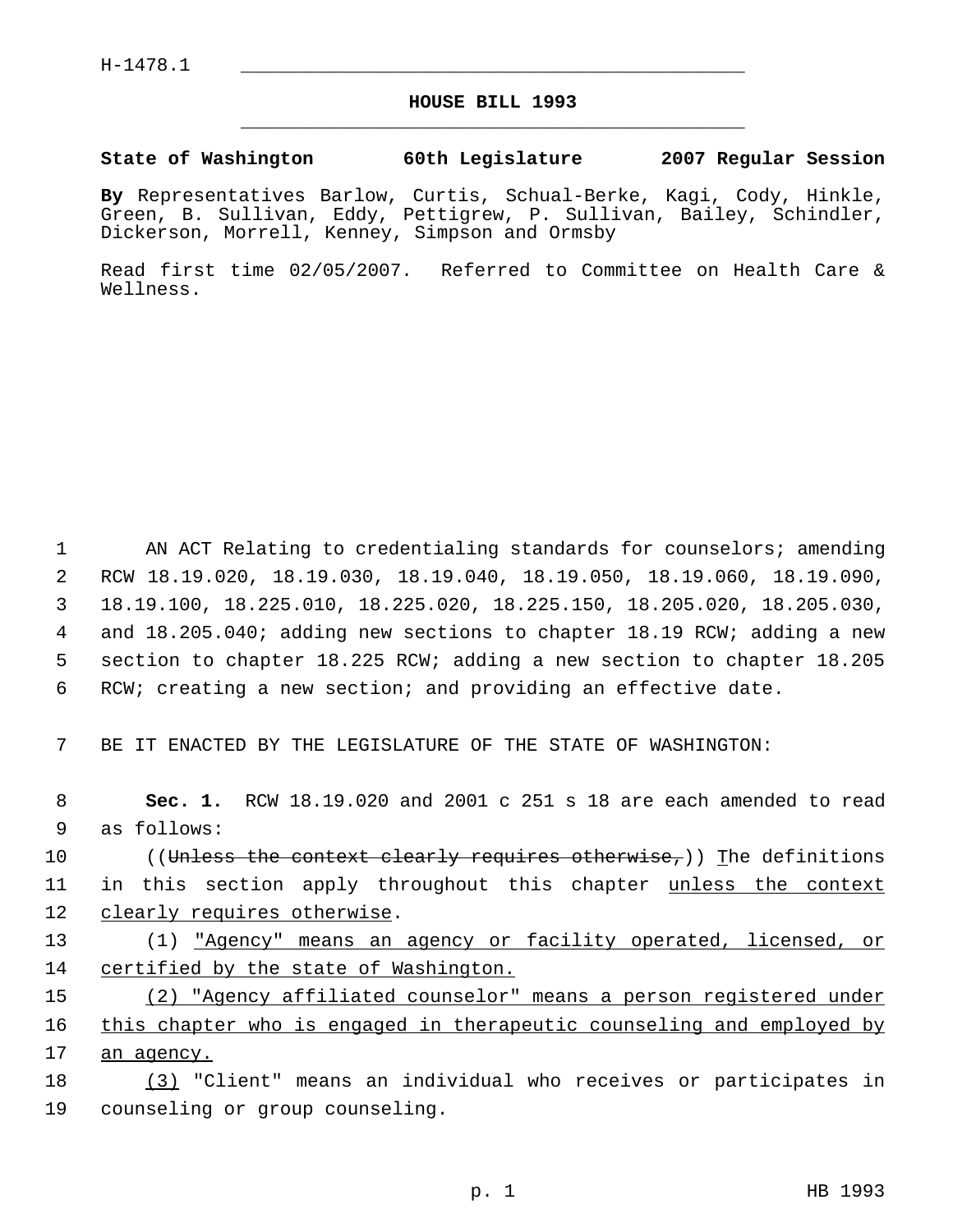1 (( $\{2\}$  "Counseling" means employing any therapeutic techniques, including but not limited to social work, mental health counseling, marriage and family therapy, and hypnotherapy, for a fee that offer, assist or attempt to assist an individual or individuals in the amelioration or adjustment of mental, emotional, or behavioral problems, and includes therapeutic techniques to achieve sensitivity and awareness of self and others and the development of human 8 potential. For the purposes of this chapter, nothing may be construed to imply that the practice of hypnotherapy is necessarily limited to 10 counseling. (3) "Counselor" means an individual, practitioner, therapist, or 12 analyst who engages in the practice of counseling to the public for a 13 fee, including for the purposes of this chapter, hypnotherapists.)) (4) "Counseling associate" means a person registered under this chapter who is engaged in therapeutic counseling in private or group practice under the supervision of a licensed mental health practitioner. All registered counselors must become counseling associates within ninety days after the effective date of this section.

 No one may register as a new counseling associate after the effective 20 date of this section.

(5) "Department" means the department of health.

22  $((\overline{5}))$  (6) "Hypnotherapist" means a person reqistered under this chapter who is practicing hypnosis as a modality.

24 (7) "Secretary" means the secretary of the department or the secretary's designee.

 (8) "Therapeutic counseling" means employing a recognized theory of mental health treatment based on an understanding of human development, emotional disorders, and well-being, and the use of recognized counseling techniques including the use of self in assisting a client or clients in the amelioration or adjustment of mental, emotional, and behavioral problems. Therapeutic counseling does not include any activity that is based on other types of orientations such as life coaching, spiritual counseling, or pastoral counseling.

 **Sec. 2.** RCW 18.19.030 and 2001 c 251 s 19 are each amended to read as follows:

36 ((No)) A person may not, ((for a fee or)) as a part of his or her 37 position as an employee of a state agency, practice therapeutic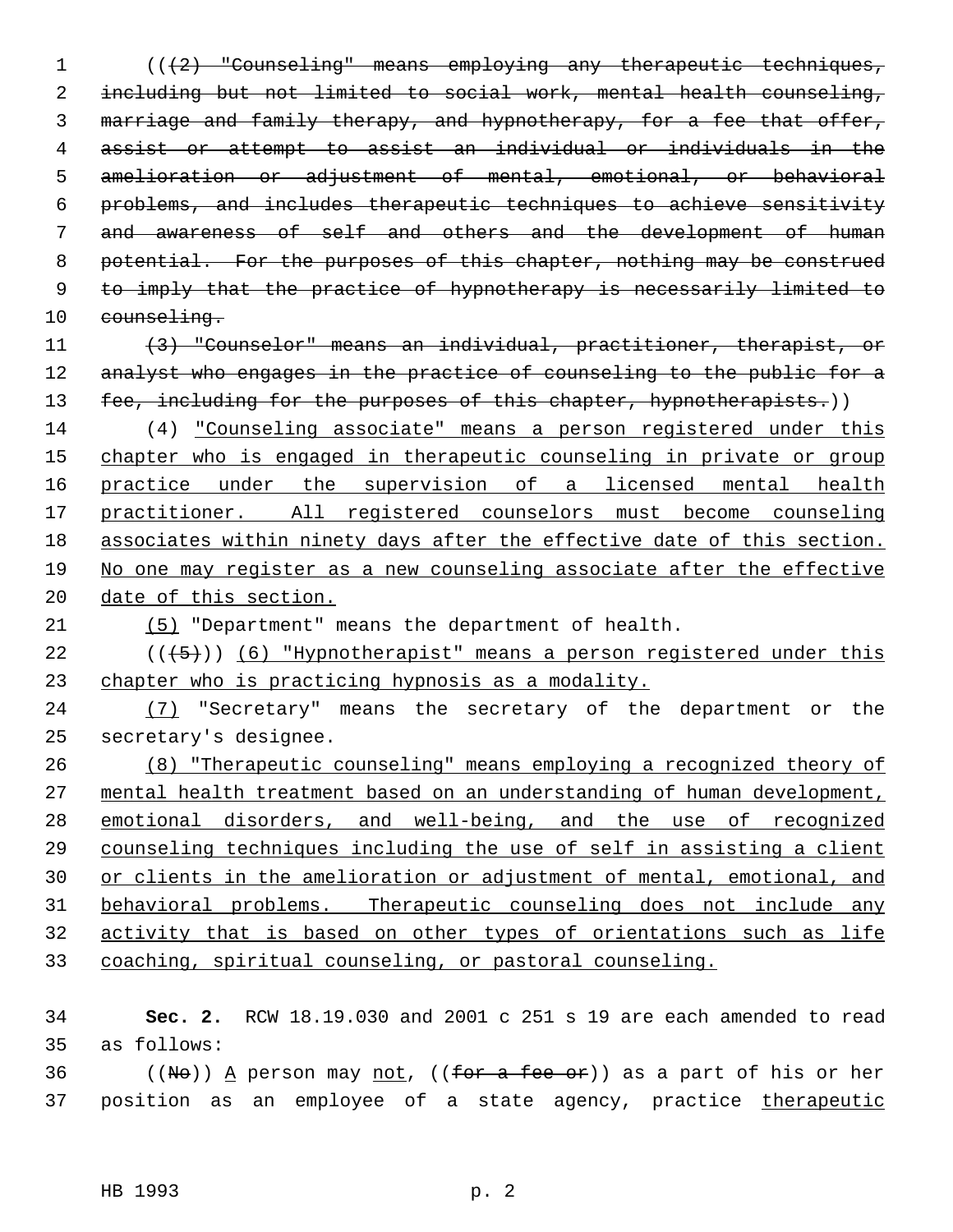counseling without being registered to practice as an agency affiliated counselor or counseling associate by the department under this chapter unless exempt under RCW 18.19.040.

 NEW SECTION. **Sec. 3.** A new section is added to chapter 18.19 RCW to read as follows:

 A person may not, for a fee or as a part of his or her position as an employee of a state agency, practice hypnotherapy without being registered to practice as a hypnotherapist by the department under this chapter unless exempt under RCW 18.19.040.

 **Sec. 4.** RCW 18.19.040 and 2001 c 251 s 20 are each amended to read as follows:

Nothing in this chapter may be construed to prohibit or restrict:

 (1) The practice of a profession by a person who is either registered, certified, licensed, or similarly regulated under the laws of this state and who is performing services within the person's authorized scope of practice, including any attorney admitted to practice law in this state when providing counseling incidental to and in the course of providing legal counsel;

19 (2) The practice of therapeutic counseling by an employee or trainee of any federal agency, or the practice of counseling by a student of a college or university, if the employee, trainee, or student is practicing solely under the supervision of and accountable to the agency, college, or university, through which he or she performs such functions as part of his or her position for no additional fee other than ordinary compensation;

26 (3) The practice of therapeutic counseling by a person ((without a 27 mandatory charge)) for no compensation;

28 (4) The practice of therapeutic counseling by persons offering services for public and private nonprofit organizations or charities 30 not primarily engaged in therapeutic counseling for a fee when approved 31 by the organizations or agencies for whom they render their services;

 (5) Evaluation, consultation, planning, policy-making, research, or related services conducted by social scientists for private corporations or public agencies;

35 (6) The practice of therapeutic counseling by a person under the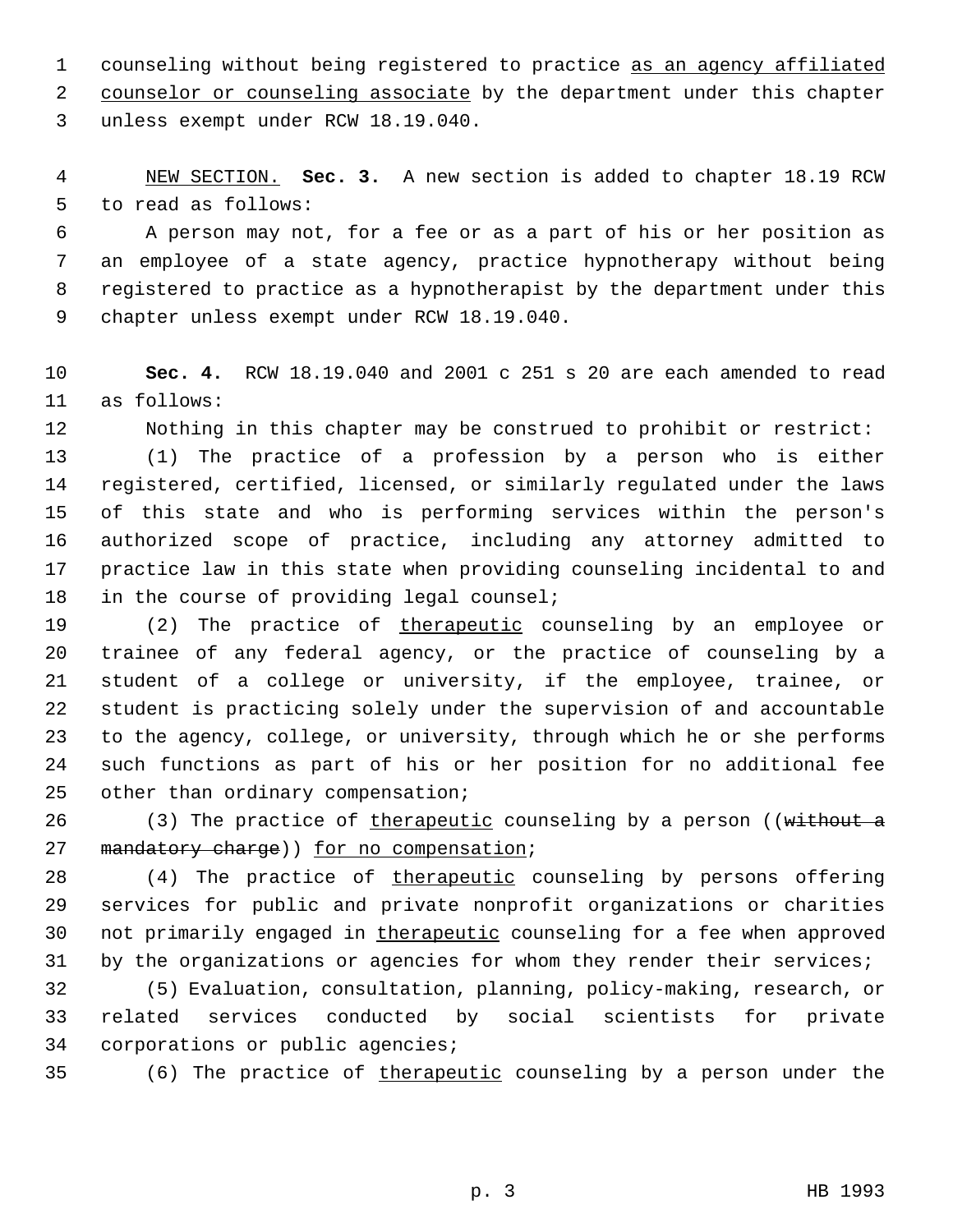auspices of a religious denomination, church, or organization, or the practice of religion itself;

 (7) Counselors ((whose residency is not)) who reside outside Washington state from providing up to ten days per quarter of training 5 or workshops in the state, as long as they  $((\text{dom} \pm))$  do not hold themselves out to be registered in Washington state.

 **Sec. 5.** RCW 18.19.050 and 2001 c 251 s 21 are each amended to read as follows:

 (1) In addition to any other authority provided by law, the secretary has the following authority:

 (a) To adopt rules, in accordance with chapter 34.05 RCW, necessary 12 to implement this chapter;

 (b) To set all registration and renewal fees in accordance with RCW 43.70.250 and to collect and deposit all such fees in the health professions account established under RCW 43.70.320;

 (c) To establish forms and procedures necessary to administer this chapter;

 (d) To hire clerical, administrative, and investigative staff as 19 needed to implement this chapter; and

 (e) To issue a registration to any applicant who has met the 21 requirements for registration( $\ell \div \text{and}$ 

  $(f)$  To develop a dictionary of recognized professions and occupations providing counseling services to the public included under 24 this chapter)).

 (2) The uniform disciplinary act, chapter 18.130 RCW, governs the issuance and denial of registrations and the discipline of registrants under this chapter. The secretary shall be the disciplining authority 28 under this chapter. ((The absence of educational or training requirements for counselors registered under this chapter or the counselor's use of nontraditional nonabusive therapeutic techniques shall not, in and of itself, give the secretary authority to unilaterally determine the training and competence or to define or 33 restrict the scope of practice of such individuals.))

34 (3) The department shall publish and disseminate information ( $(i+n)$ 35 order)) to educate the public about the responsibilities of therapeutic 36 counselors, the types of therapeutic counselors, and the rights and 37 responsibilities of clients established under this chapter. ((Solely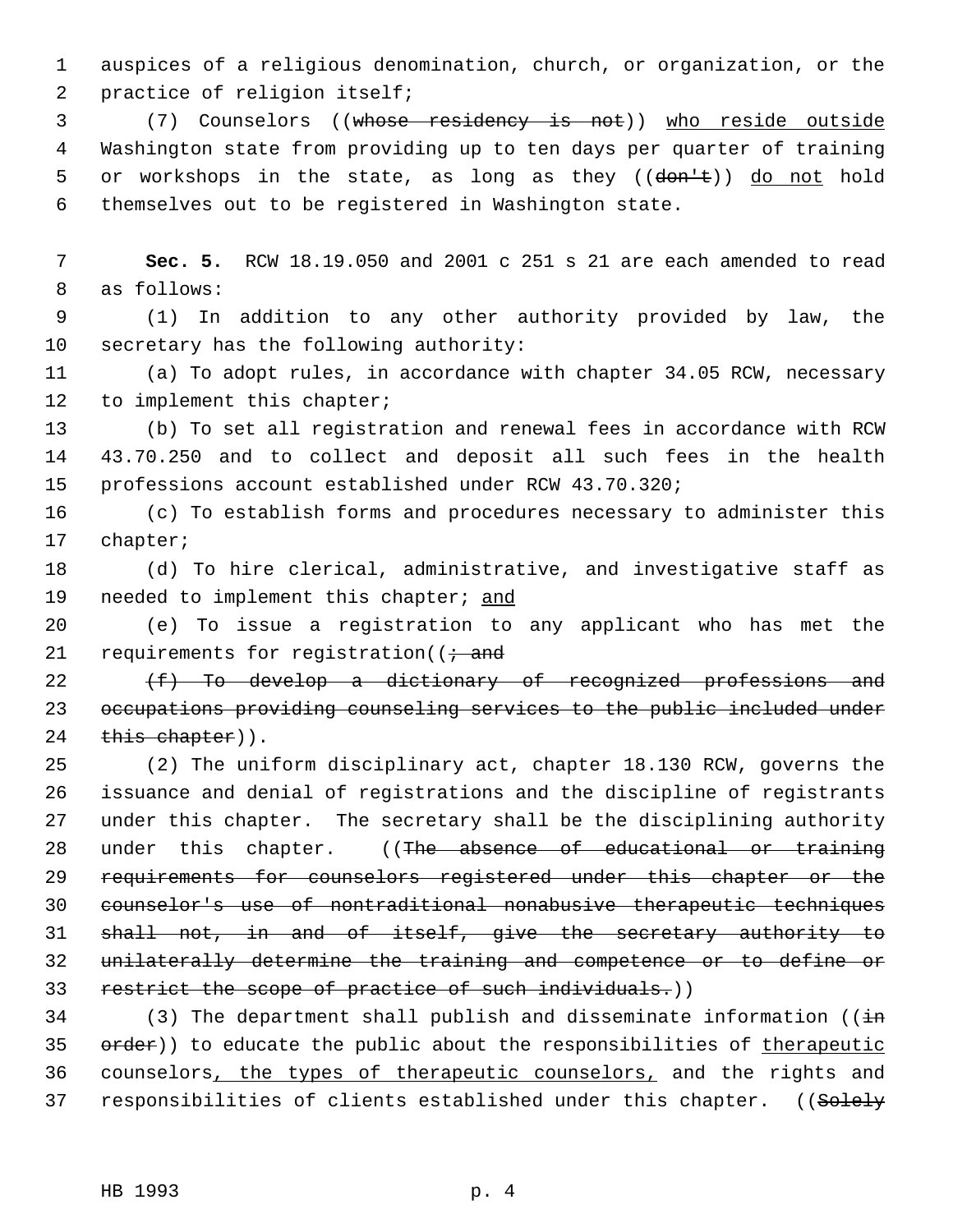for the purposes of administering this education requirement,)) The 2 secretary ((shall)) may assess an additional fee for each application 3 and renewal((, equal to five percent of the fee. The revenue collected from the assessment fee may be appropriated by the legislature for the department's use in educating consumers pursuant to this section. The authority to charge the assessment fee shall terminate on June 30, 1994)) to fund public education efforts under this section.

 **Sec. 6.** RCW 18.19.060 and 2001 c 251 s 22 are each amended to read as follows:

10 ((Persons)) Counseling associates registered under this chapter shall provide clients at the commencement of any program of treatment with accurate disclosure information concerning their practice, in accordance with guidelines developed by the department, that will inform clients of the purposes of and resources available under this chapter, including the right of clients to refuse treatment, the responsibility of clients for choosing the provider and treatment modality which best suits their needs, and the extent of 18 confidentiality provided by this chapter, the department, another 19 agency, or other jurisdiction. The disclosure statement must inform the client that any counseling associate is under the supervision of a licensed mental health professional. The disclosure information provided by the counselor, the receipt of which shall be acknowledged in writing by the counselor and client, shall include any relevant education and training, the therapeutic orientation of the practice, the proposed course of treatment where known, any financial 26 requirements, referral resources, and such other information as the 27 department may require by rule. The disclosure statement must inform 28 the client of any disciplinary action taken against the registrant by 29 the department, other agency, or other jurisdiction. The disclosure information shall also include a statement that registration of an individual under this chapter does not include a recognition of any practice standards, nor necessarily imply the effectiveness of any treatment. The client is not liable for any fees or charges for services rendered prior to receipt of the disclosure statement.

 **Sec. 7.** RCW 18.19.090 and 1991 c 3 s 24 are each amended to read as follows: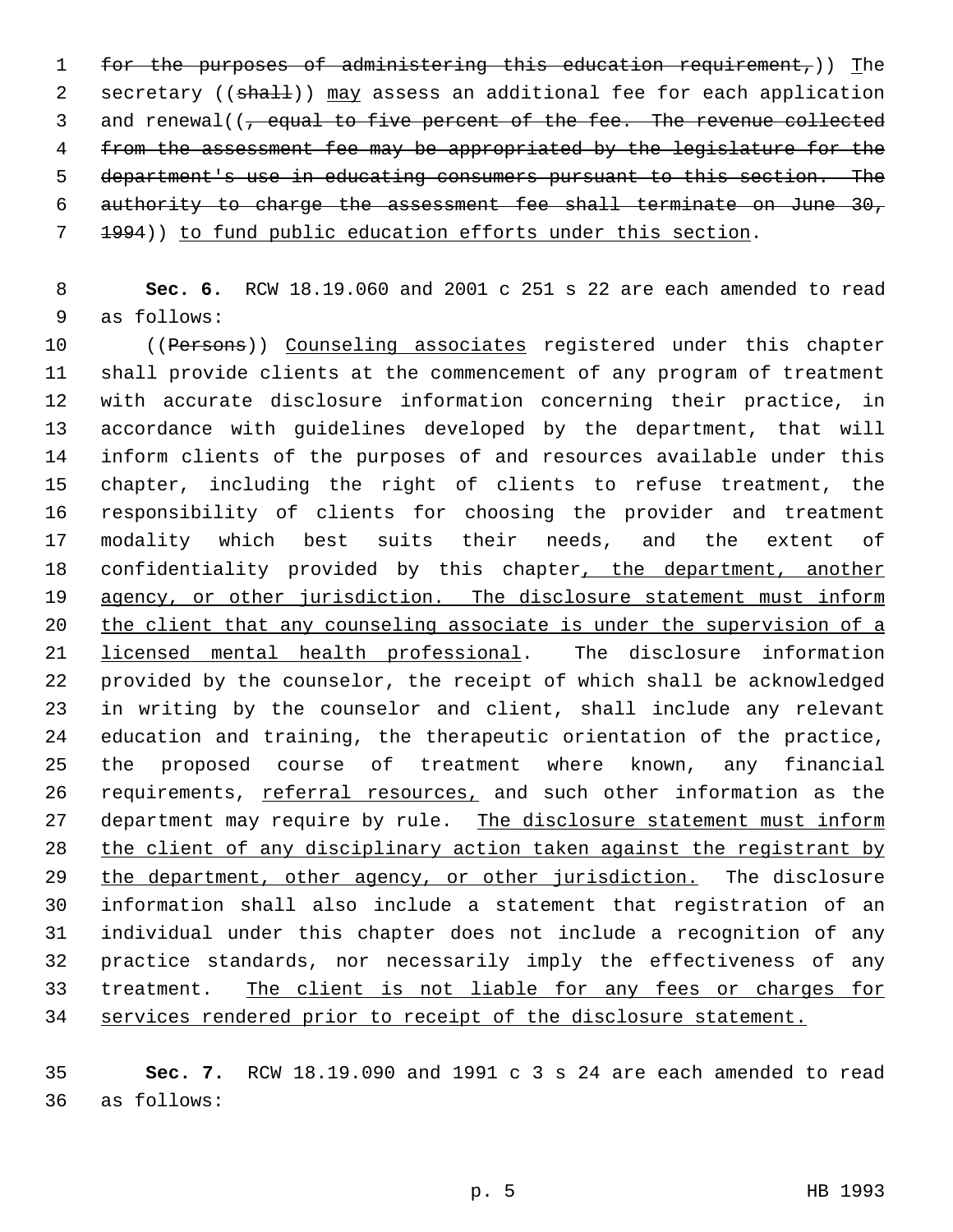((The secretary shall issue a registration to any applicant who 2 submits, on forms provided by the secretary, the applicant's name, address, occupational title, name and location of business, and other information as determined by the secretary, including information necessary to determine whether there are grounds for denial of registration or issuance of a conditional registration under this 7 chapter or chapter 18.130 RCW.

8 Applicants)) (1) Applications for registration ((shall register as counselors or may register as hypnotherapists if employing hypnosis as 10 a modality. Applicants shall, in addition, provide in their titles a description of their therapeutic orientation, discipline, theory, or 12 technique. Each applicant shall pay a fee determined by the secretary 13 as provided in RCW 43.70.250, which shall accompany the application.)) as agency affiliated counselors, counseling associates, or 15 hypnotherapists must be made on forms approved by the secretary. The secretary may require information necessary to determine whether applicants meet the qualifications for the registration and whether there are any grounds for denial of registration or issuance of a conditional registration under this chapter or chapter 18.130 RCW. An application for registration as an agency affiliated counselor or counseling associate shall include a description of their therapeutic orientation, discipline, theory, or technique to the department.

 (2) Applicants for registration as agency affiliated counselors must provide satisfactory documentation that they are employed by an agency or have an offer of employment from an agency.

 (3) Applicants for registration as counseling associates are required to:

 (a)(i) Have a master's degree in social work, mental health counseling, marriage and family therapy, or psychology and submit a plan to the department for acquiring the experience and supervision necessary to become licensed as a social worker, mental health counselor, or marriage and family therapist within one year. Counseling associates with a master's degree have up to three years to complete the experience and supervision requirements necessary to become licensed as a social worker, mental health counselor, or marriage and family therapist; or

 (ii) Have a baccalaureate degree in social work, mental health counseling, psychology, or some other field and submit a plan to the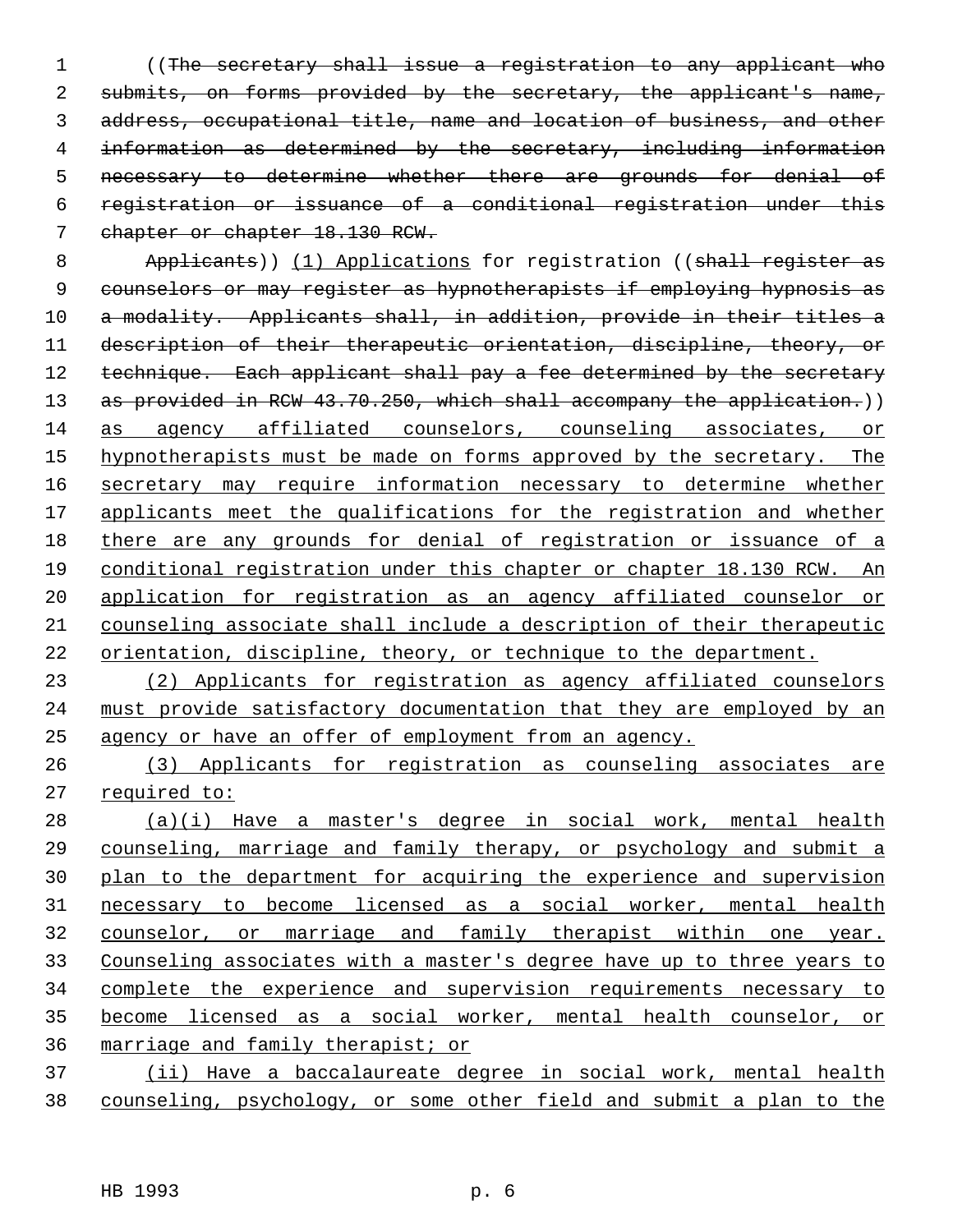department for acquiring a master's degree in social work, mental health counseling, marriage and family therapy, or psychology within one year. Counseling associates with a baccalaureate degree have up to four years to complete a master's degree. A plan must then be submitted to the department for completing the experience and supervision requirements necessary to become licensed as a social worker, mental health counselor, or marriage and family therapist; and (b) Submit a supervision agreement with a licensed mental health practitioner who is a licensed independent clinical social worker, licensed mental health counselor, licensed marriage and family therapist, psychologist, advanced registered nurse practitioner, or 12 psychiatrist who is an approved supervisor with the department. 13 Supervision must occur no less than once every two weeks or after every fifteen client contact hours.

15 (4) Each applicant shall include payment of the fee determined by 16 the secretary as provided in RCW 43.70.250.

 NEW SECTION. **Sec. 8.** A new section is added to chapter 18.19 RCW to read as follows:

 Agency affiliated counselors shall notify the department if they are either no longer employed by the agency identified on their application or are now employed with another agency, or both. Agency affiliated counselors may not engage in the practice of therapeutic counseling unless they are currently affiliated with an agency.

 **Sec. 9.** RCW 18.19.100 and 1996 c 191 s 5 are each amended to read as follows:

 The secretary shall establish administrative procedures, 27 administrative requirements, continuing education, and fees for renewal of registrations as provided in RCW 43.70.250 and 43.70.280.

 **Sec. 10.** RCW 18.225.010 and 2001 c 251 s 1 are each amended to read as follows:

31 ((Unless the context clearly requires otherwise,)) The definitions 32 in this section apply throughout this chapter unless the context clearly requires otherwise.

 (1) "Advanced social work" means the application of social work theory and methods including emotional and biopsychosocial assessment,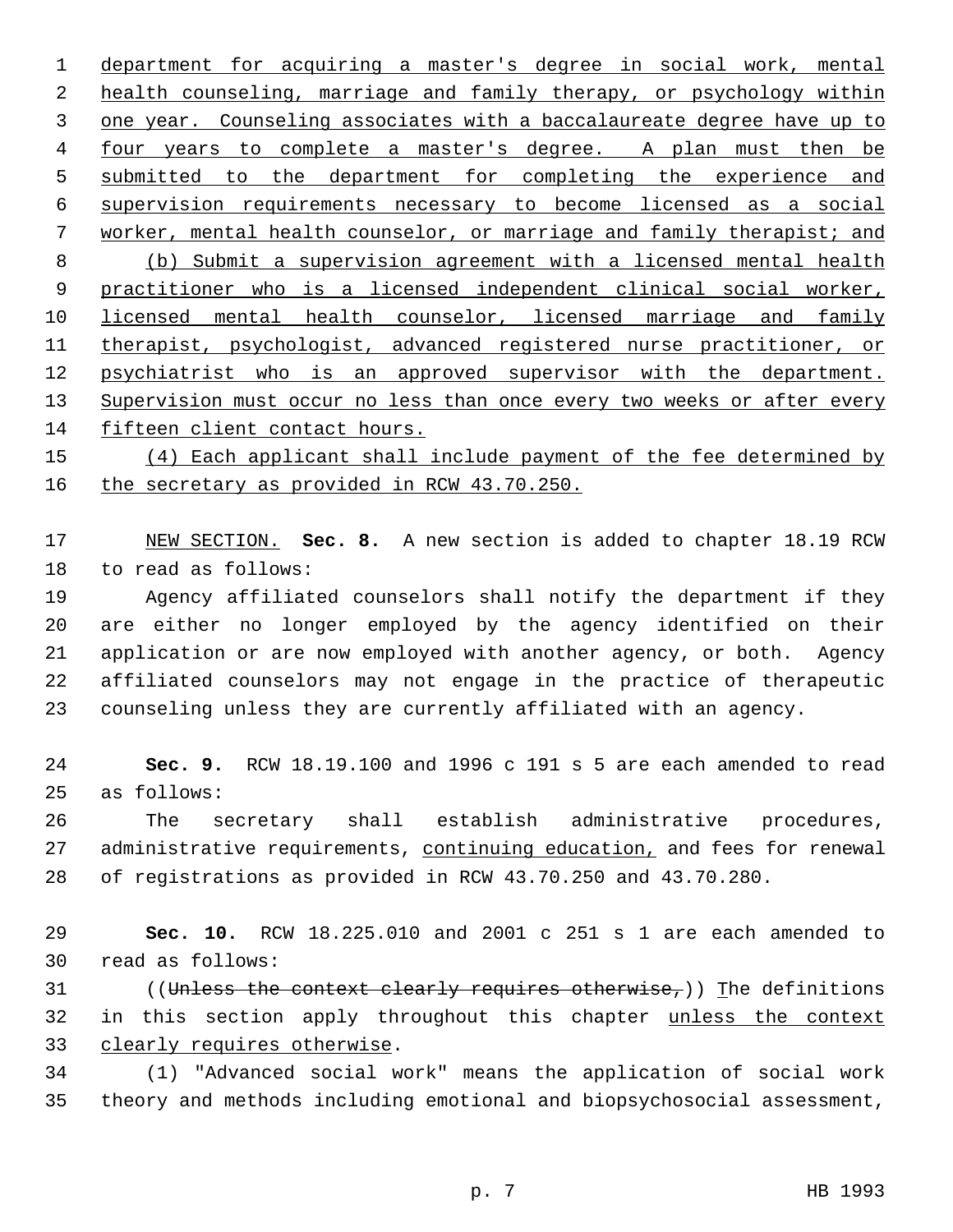psychotherapy under the supervision of a licensed independent clinical social worker, case management, consultation, advocacy, counseling, and community organization.

 (2) "Applicant" means a person who completes the required application, pays the required fee, is at least eighteen years of age, and meets any background check requirements and uniform disciplinary act requirements.

 (3) "Committee" means the Washington state mental health counselors, marriage and family therapists, and social workers advisory committee.

(4) "Department" means the department of health.

(5) "Disciplining authority" means the department.

 (6) "Independent clinical social work" means the diagnosis and treatment of emotional and mental disorders based on knowledge of human development, the causation and treatment of psychopathology, psychotherapeutic treatment practices, and social work practice as defined in advanced social work. Treatment modalities include but are not limited to diagnosis and treatment of individuals, couples, families, groups, or organizations.

 (7) "Intern" means a prelicensure candidate who has a graduate degree in a mental health field under RCW 18.225.090 and is gaining the supervision and supervised experience necessary to become a licensed independent clinical social worker, a licensed advanced social worker, 24 a licensed mental health counselor, or a licensed marriage and family therapist.

 (8) "Marriage and family therapy" means the diagnosis and treatment of mental and emotional disorders, whether cognitive, affective, or behavioral, within the context of relationships, including marriage and family systems. Marriage and family therapy involves the professional application of psychotherapeutic and family systems theories and techniques in the delivery of services to individuals, couples, and families for the purpose of treating such diagnosed nervous and mental disorders. The practice of marriage and family therapy means the rendering of professional marriage and family therapy services to individuals, couples, and families, singly or in groups, whether such services are offered directly to the general public or through organizations, either public or private, for a fee, monetary or otherwise.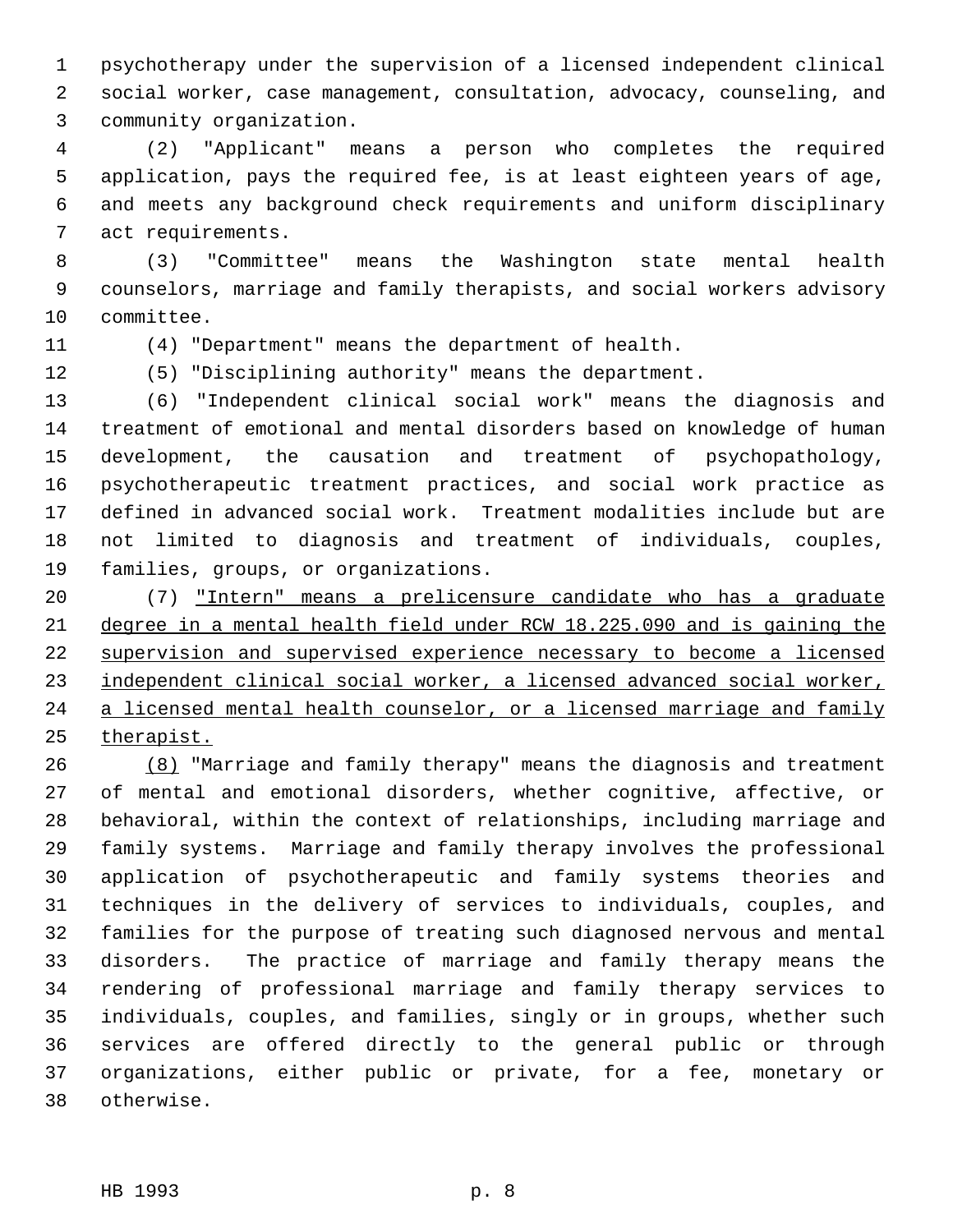$((+8))$  (9) "Mental health counseling" means the application of principles of human development, learning theory, psychotherapy, group dynamics, and etiology of mental illness and dysfunctional behavior to individuals, couples, families, groups, and organizations, for the purpose of treatment of mental disorders and promoting optimal mental health and functionality. Mental health counseling also includes, but is not limited to, the assessment, diagnosis, and treatment of mental and emotional disorders, as well as the application of a wellness model of mental health.

10  $((+9))$   $(10)$  "Secretary" means the secretary of health or the secretary's designee.

 **Sec. 11.** RCW 18.225.020 and 2001 c 251 s 2 are each amended to read as follows:

 A person must not represent himself or herself as a licensed 15 advanced social worker, a licensed independent clinical social worker, 16  $a$  licensed mental health counselor, (( $\Theta$ r))  $a$  licensed marriage and 17 family therapist, a licensed social work intern - advanced, a licensed social work intern - independent clinical, a licensed mental health 19 counselor intern, or a licensed marriage and family therapist intern, without being licensed by the department.

 NEW SECTION. **Sec. 12.** A new section is added to chapter 18.225 RCW to read as follows:

 (1) The secretary shall issue an intern license to any applicant who demonstrates to the satisfaction of the secretary that the applicant meets the following requirements for the applicant's practice area and submits a declaration that the applicant is working toward full licensure in that category:

 (a) Licensed social worker - advanced or licensed social worker - clinical: Graduation from a master's or doctorate social work educational program accredited by the council on social work education and approved by the secretary based upon nationally recognized standards;

 (b) Licensed mental health counselor: Graduation from a master's or doctoral level educational program in mental health counseling or a related discipline from a college or university approved by the secretary based upon nationally recognized standards;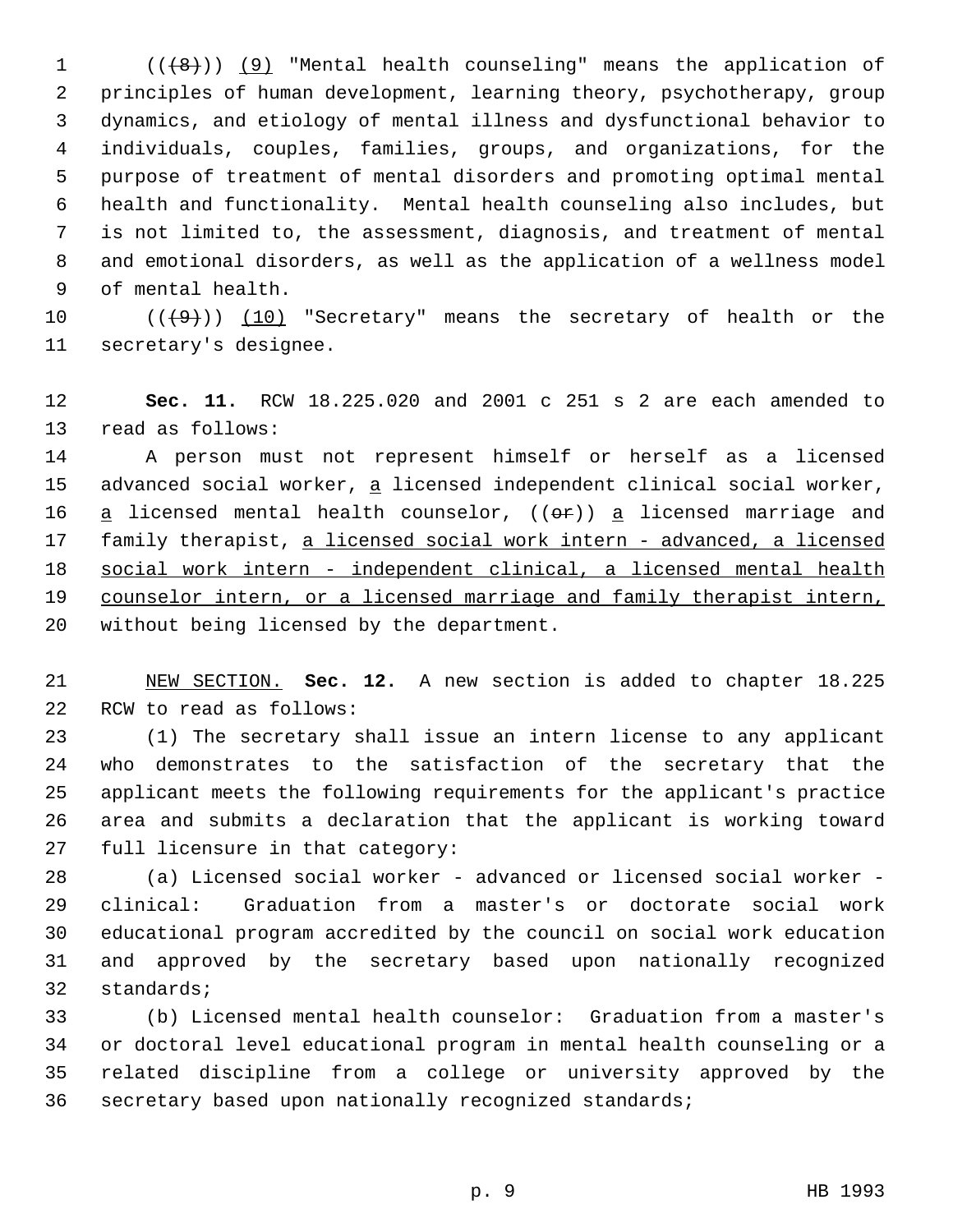(c) Licensed marriage and family therapist: Graduation from a master's degree or doctoral degree educational program in marriage and family therapy or graduation from an educational program in an allied field equivalent to a master's degree or doctoral degree in marriage and family therapy approved by the secretary based upon nationally recognized standards.

 (2) Interns may not provide independent social work, mental health counseling, or marriage and family therapy for a fee, monetary or otherwise. Interns must work under the supervision of an approved supervisor.

 (3) Interns shall provide each client or patient, during the first professional contact, with a disclosure form according to RCW 18.225.100, disclosing that he or she is an intern under the supervision of an approved supervisor.

 (4) The department shall establish by rule what constitutes adequate proof of compliance with the requirements of this section.

 (5) Applicants are subject to the denial of a license or issuance of a conditional license for the reasons set forth in chapter 18.130 RCW.

(6) An intern license may be renewed no more than four times.

 **Sec. 13.** RCW 18.225.150 and 2001 c 251 s 15 are each amended to read as follows:

 The secretary shall establish by rule the procedural requirements and fees for renewal of a license or intern license. Failure to renew 25 shall invalidate the license or intern license and all privileges 26 granted by the license. If an intern license has lapsed, the person shall submit an updated declaration, in accordance with rules adopted by the department, that the person is working toward full licensure. If a license has lapsed for a period longer than three years, the person shall demonstrate competence to the satisfaction of the secretary by taking continuing education courses, or meeting other 32 standards determined by the secretary. If an intern license has lapsed, the person shall submit an updated declaration, in accordance 34 with rules adopted by the department, that the person is working toward full licensure.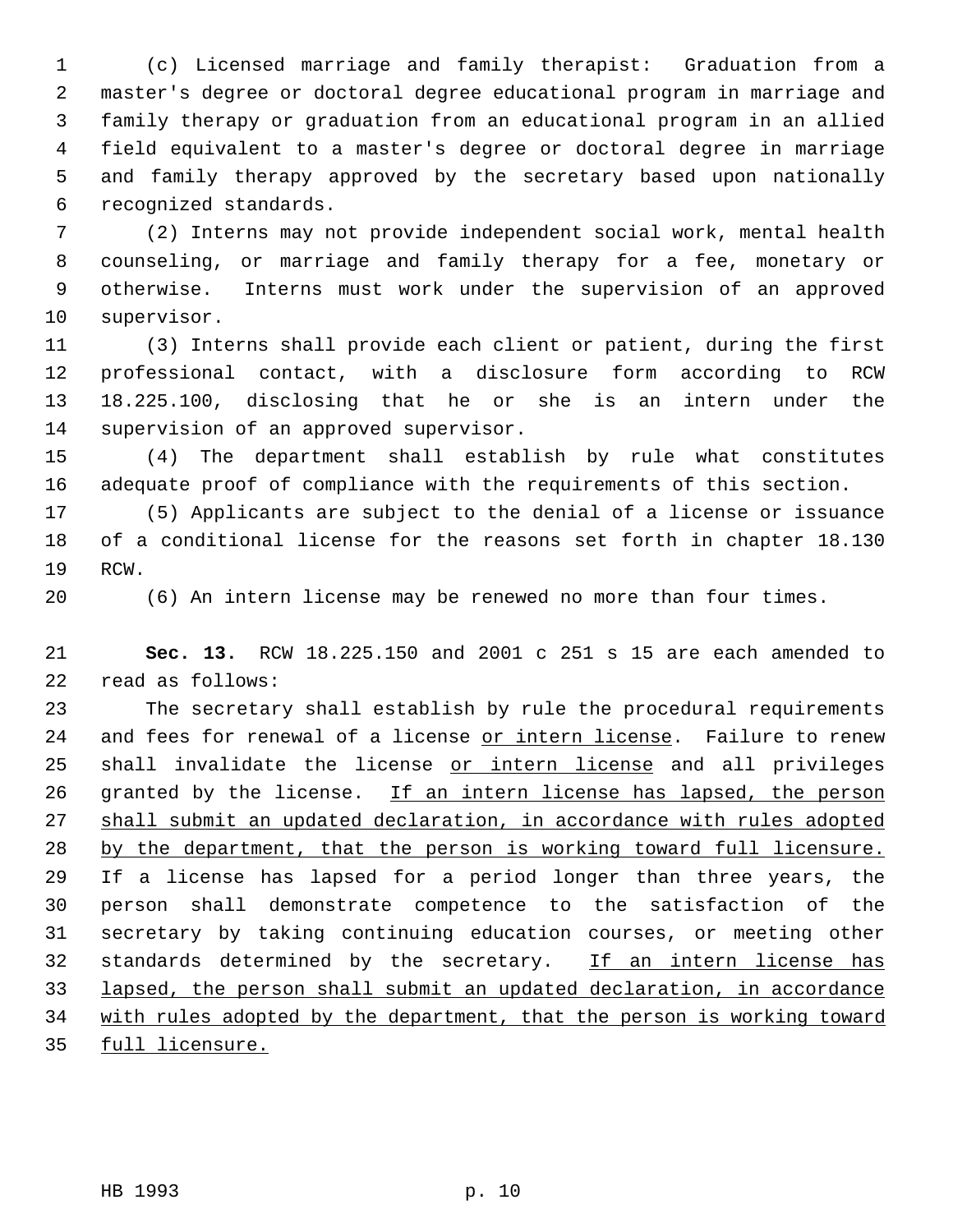**Sec. 14.** RCW 18.205.020 and 1998 c 243 s 2 are each amended to read as follows:

3 ((Unless the context clearly requires otherwise,)) The definitions 4 in this section apply throughout this chapter unless the context clearly requires otherwise.

 (1) "Certification" means a voluntary process recognizing an individual who qualifies by examination and meets established educational prerequisites, and which protects the title of practice.

 (2) "Certified chemical dependency professional" means an individual certified in chemical dependency counseling, under this chapter.

 (3) "Certified chemical dependency professional trainee" means an 13 individual working toward the education and experience requirements for certification as a chemical dependency professional.

 (4) "Chemical dependency counseling" means employing the core competencies of chemical dependency counseling to assist or attempt to assist an alcohol or drug addicted person to develop and maintain abstinence from alcohol and other mood-altering drugs.

19  $((+4))$  (5) "Committee" means the chemical dependency certification advisory committee established under this chapter.

 $((+5))$   $(6)$  "Core competencies of chemical dependency counseling" means competency in the nationally recognized knowledge, skills, and attitudes of professional practice, including assessment and diagnosis of chemical dependency, chemical dependency treatment planning and referral, patient and family education in the disease of chemical dependency, individual and group counseling with alcoholic and drug addicted individuals, relapse prevention counseling, and case management, all oriented to assist alcoholic and drug addicted patients to achieve and maintain abstinence from mood-altering substances and develop independent support systems.

31  $((\langle 6 \rangle)(7)$  "Department" means the department of health.

32 ( $(\overline{\{7\}})$ ) (8) "Health profession" means a profession providing health services regulated under the laws of this state.

34 ( $(\langle 8 \rangle)$ ) (9) "Secretary" means the secretary of health or the secretary's designee.

 **Sec. 15.** RCW 18.205.030 and 2000 c 171 s 41 are each amended to read as follows: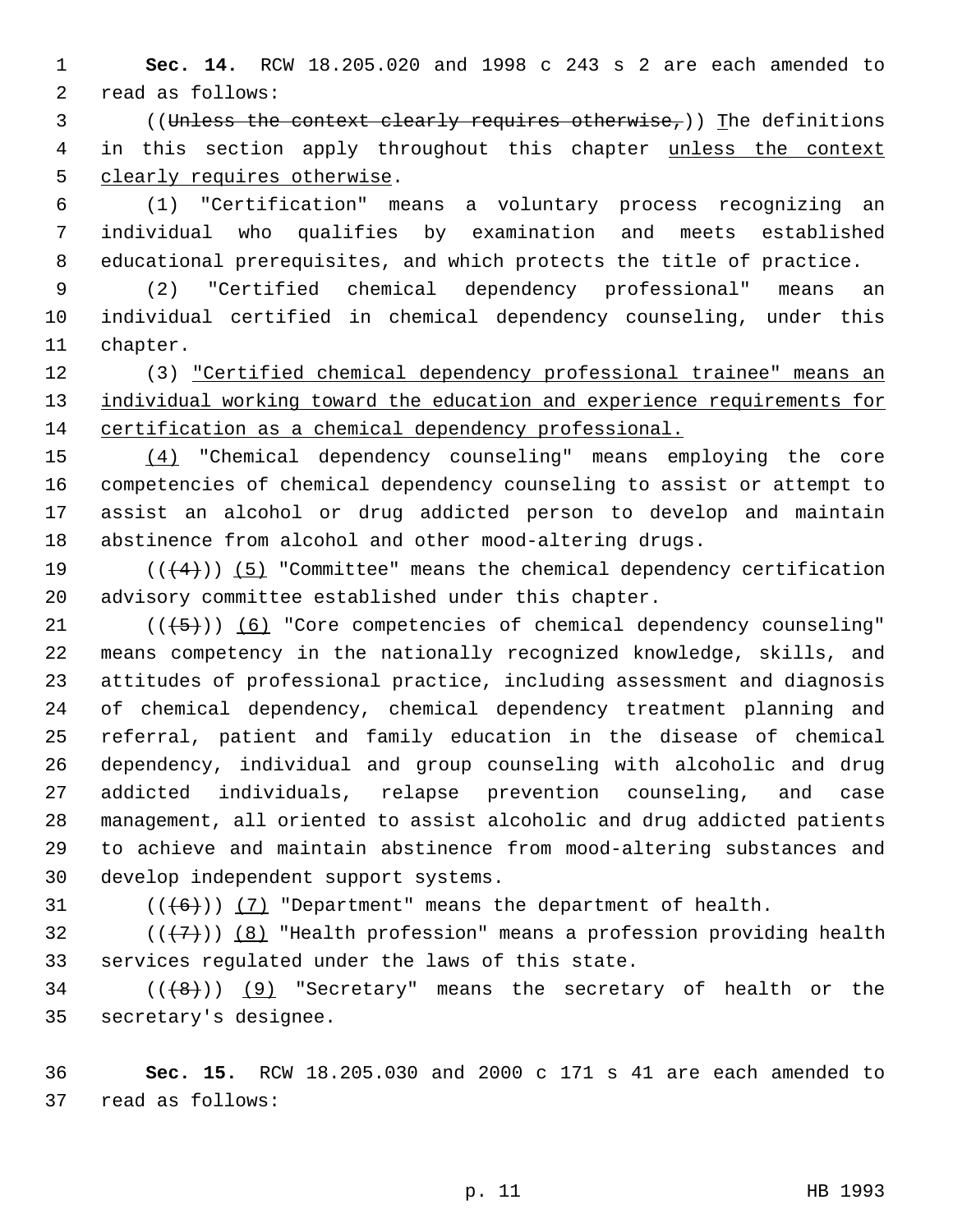No person may represent oneself as a certified chemical dependency professional or certified chemical dependency professional trainee or use any title or description of services of a certified chemical 4 dependency professional or certified chemical dependency professional 5 trainee without applying for certification, meeting the required qualifications, and being certified by the department of health, unless otherwise exempted by this chapter.

 **Sec. 16.** RCW 18.205.040 and 1998 c 243 s 4 are each amended to read as follows:

 Nothing in this chapter shall be construed to authorize the use of 11 the title "certified chemical dependency professional" or "certified 12 chemical dependency professional trainee" when treating patients in settings other than programs approved under chapter 70.96A RCW.

 NEW SECTION. **Sec. 17.** A new section is added to chapter 18.205 RCW to read as follows:

 (1) The secretary shall issue a trainee certificate to any applicant who demonstrates to the satisfaction of the secretary that he or she is working toward the education and experience requirements in RCW 18.205.090.

 (2) A trainee certified under this section shall submit to the secretary for approval a declaration, in accordance with rules adopted by the department, that he or she is enrolled in an approved education program and actively pursuing the experience requirements in RCW 18.205.090. This declaration must be updated with the trainee's annual renewal.

 (3) A trainee certified under this section may practice only under the supervision of a certified chemical dependency professional. The first fifty hours of any face-to-face client contact must be under direct observation. All remaining experience must be under supervision in accordance with rules adopted by the department.

 (4) A chemical dependency professional trainee provides chemical dependency assessments, counseling, and case management with a state regulated agency and can provide clinical services to patients consistent with his or her education, training, and experience as approved by his or her supervisor.

(5) A trainee certification may only be renewed four times.